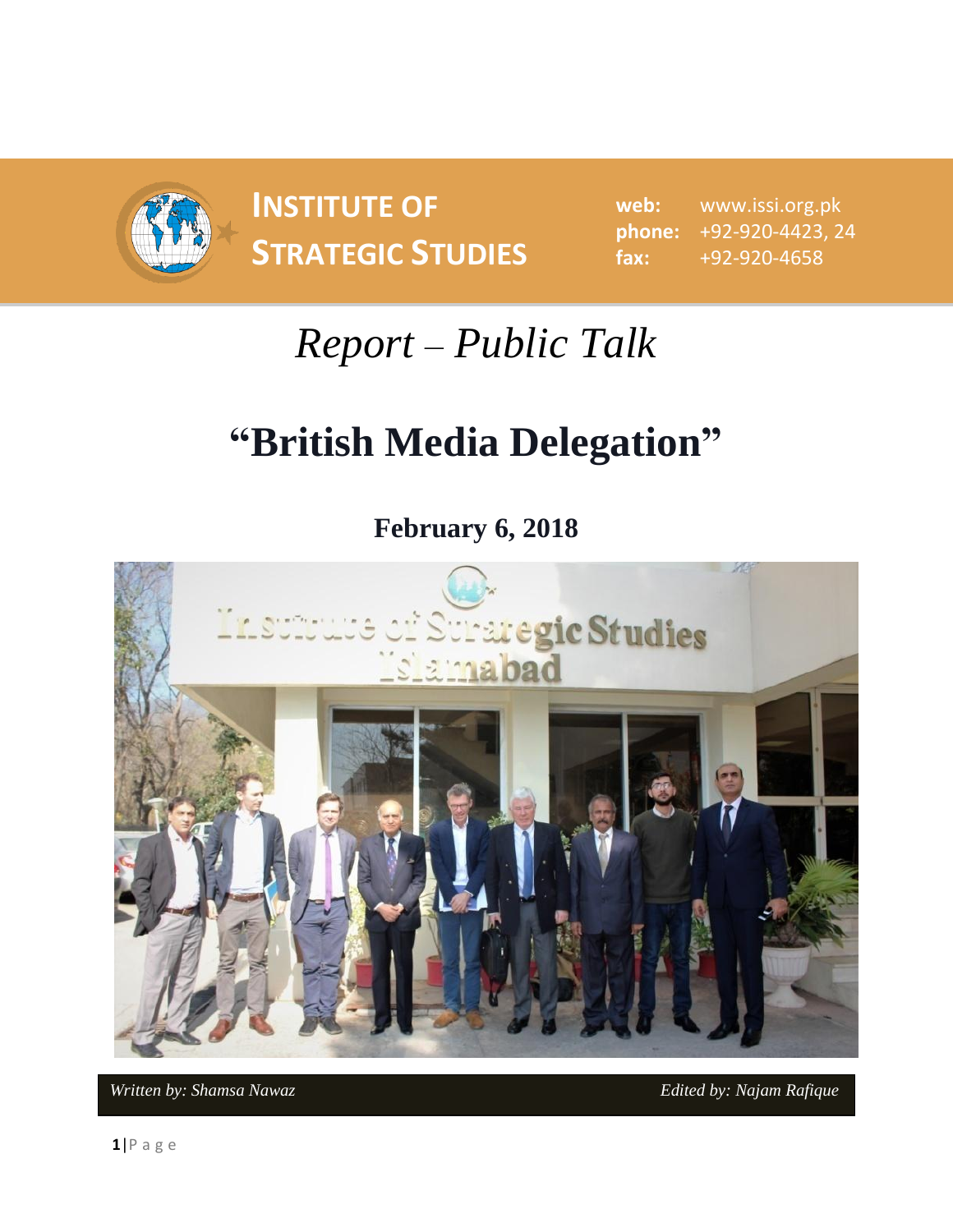## **Pictures of the Event**







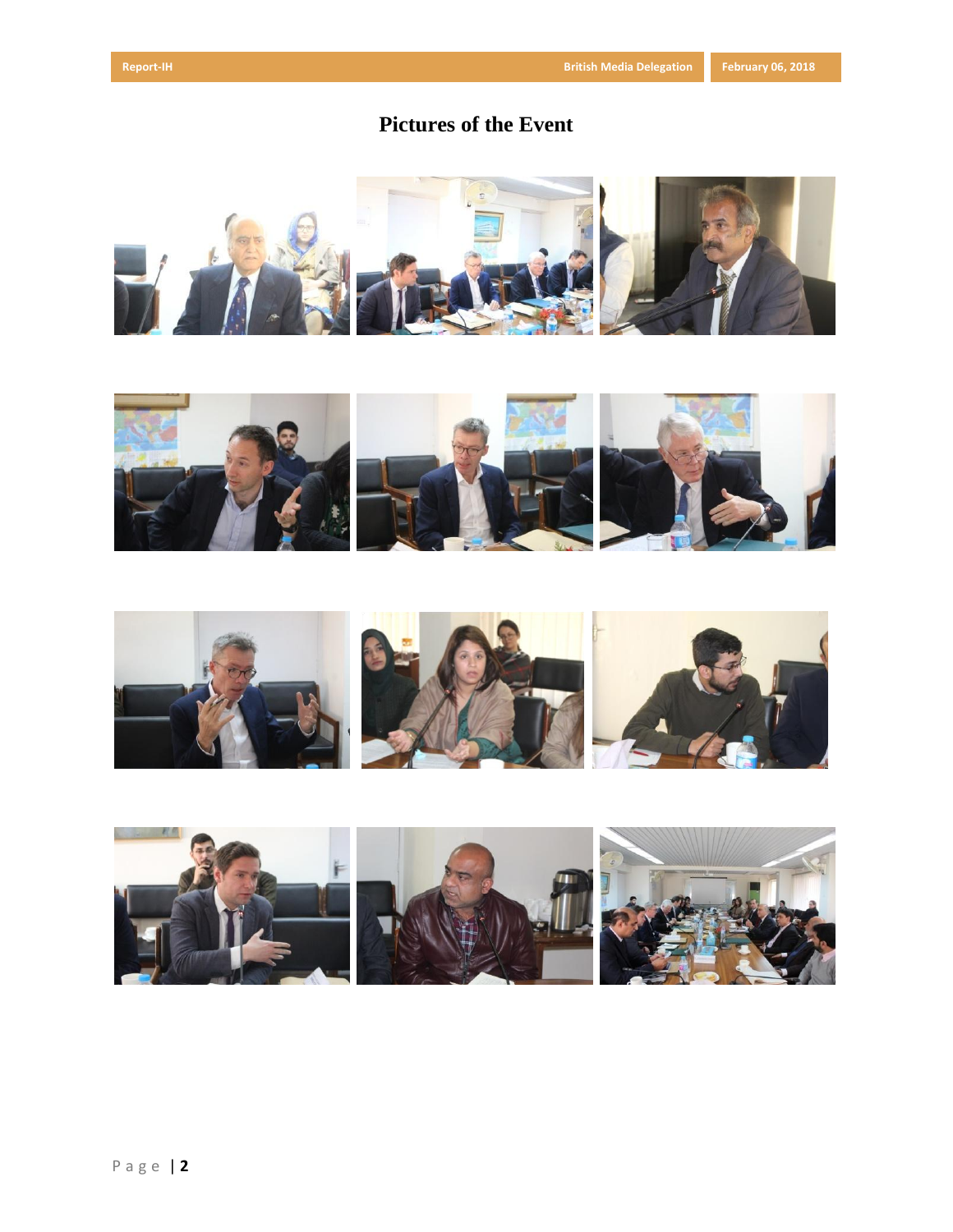The Institute of Strategic Studies Islamabad (ISSI) hosted a four-member Media Delegation from UK on February 6, 2018. The delegation included: Mr. Patrick Wintour, foreign Editor, *Guardian*, Mr. Mathew Symond, Defense & Diplomatic Editor, *The Economist*, Mr. Freddy Gray, Deputy Editor, *The Spectator* and Mr. Roland Oliphant, Moscow Correspondent, *Daily Telegraph*.

The meeting was chaired by Ambassador Khalid Mahmood, Chairman ISSI. The interactive discussion mainly focused on China-Pakistan Economic Corridor (CPEC), growing US-India strategic relationship to balance China's influence and its implications for Pakistan, and Pakistan's nuclear program. Peace in Afghanistan and the mounting presence and threat of Daesh in Afghanistan were also extensively covered.

Ambassador Mahmood briefed the visiting delegates on the emerging geo-political and geostrategic situation in the region following the changing dynamics due to paradigm shift and new alignments. These, he said, have particular implications for Pakistan. The enhanced Indian role and the thrust of US strategies emphasized on China and India, which has emboldened Modi's Hindutva policies while making security issues even more detrimental in Indo-Pak relations. The resurgence of violence in Indian Occupied Kashmir is an evident consequence. He referred to the Indo-US nuclear deal and the latter's support to India for its entrance in the Nuclear Suppliers Group (NSG) as unjustifiable. On the other hand, US has picked up Japan for its Pacific policy which is deliberate, however, certainly not well-advised. This, Ambassador Mahmood said, generates coercion and not cooperation.

Dr. Ahmad Rashid Malik, Director China-Pakistan Study Centre (CPSC) at ISSI gave a brief account on CPEC. He told the delegates that a number of energy and infrastructure projects under the emblem of Early Harvest Program (EHP) have been completed in a short period of 33 months. Pakistan is now producing 1,224 MWs surplus electricity and has added another 8, 000 MWs to the national grid. CPEC is mainly an economic project and \$35 billion were earmarked for energy production while ensuring the international standards through green projects. He told the delegation that over 2,200 km long motorway has been constructed, making Pakistan the 5th largest country after China, Japan, South Korea, and Thailand to have completed motorways in Asia. It has also ensured that the environment would also be well-protected. Pakistan is already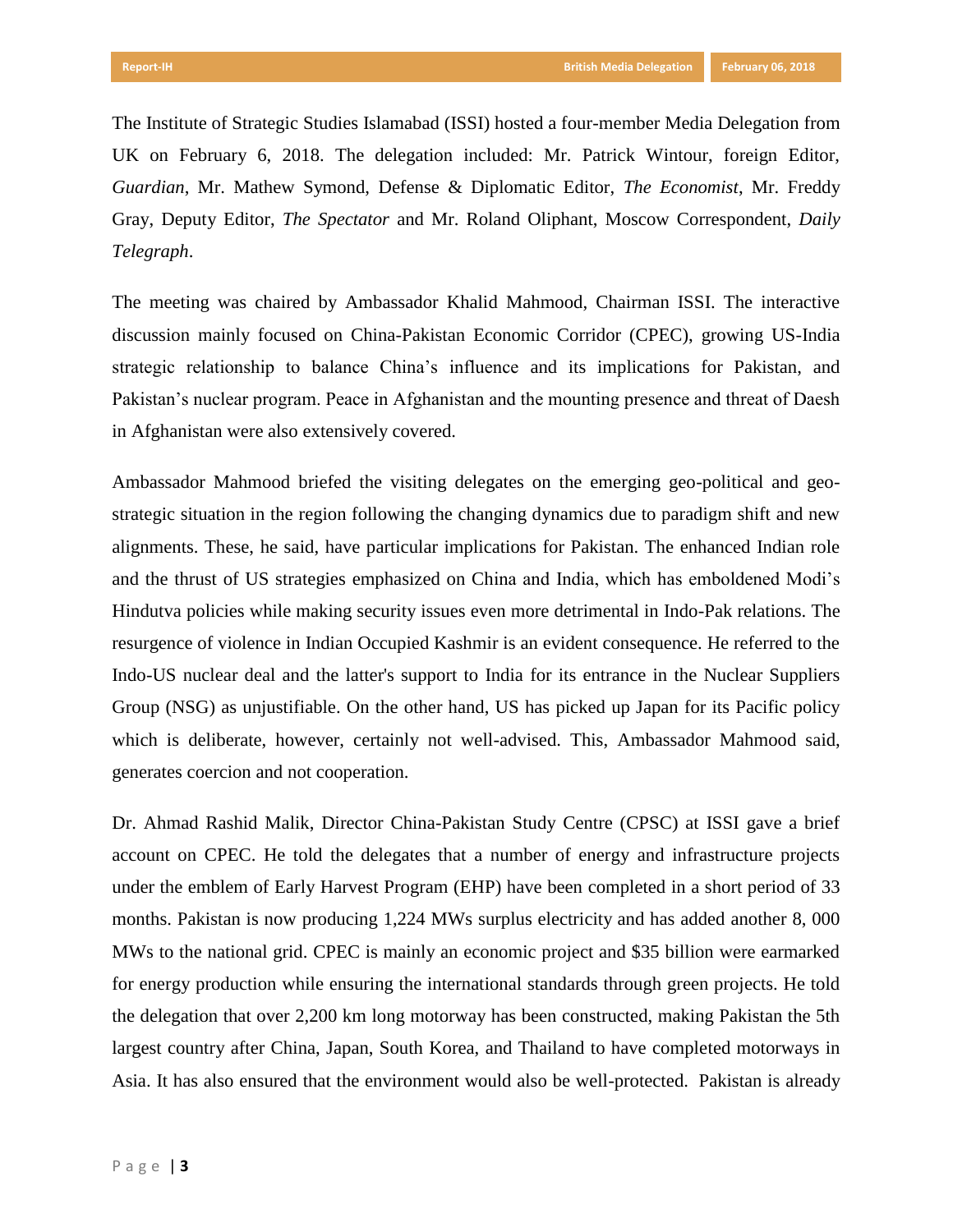experiencing 30% increase in its GDP due to the projects completed under the EHP phase. Longterm infrastructure projects have also now been started.

The transparency, sustainability, and more pertinently, the convergence of CPEC into a military project were other areas of concern for the delegation. The delegates were informed that Pakistan would be largely benefitting from the concessional loans and this would not be a burden on its finances. The Sri Lankan port of Hambantota, built by China, is not comparable with CPEC.

Though CPEC does not contain any military project, however, there is already a military cooperation between Pakistan and China. The transfer of technology between the two is uninterrupted. Earlier, Pakistan did try to diversify its resources through strategic partnership, but the response was neither forthcoming nor competitive from other countries.

The regional countries such as Russia and Iran have also shown their interest in the project. However, the pace has been gradual with Russia. Historically, Russia has always been close to India, and therefore has been cautious. With the shift in alignments, Russia is certainly slowly getting closer to Pakistan, and the Shanghai Cooperation Organization (SCO) is expected to provide a better forum for their proximity.

Ambassador Mahmood told the delegation that it was deplorable that the age old acrimonious issues between India and Pakistan, generated ever since the partition of the Sub-continent in 1947, have deepened within the folds of asymmetrical relations. They have unfortunately aggravated due to the encouragement received by India to position itself against China in the US war of interests in the region. US growing strategic partnership with India is not only deplorable for Pakistan, but is adding to the instability of the region. Pakistan views the continuation of Obama's Af-Pak policy in Trump's Indo-Pacific policy as well, however, under a different rubric. Trump's policy is more militaristic and primed out of frustration of US failure in Afghanistan.

Briefing the delegation on the situation in Afghanistan, Ms. Amina Khan, Senior Research Fellow at the Institute, commented that US Afghan policy has been an exercise in futility, and the its military approach is not likely to bear fruit. In fact, according to some reports, more than 70% of Afghanistan is now under the control of Taliban. Similarly, the US needs to understand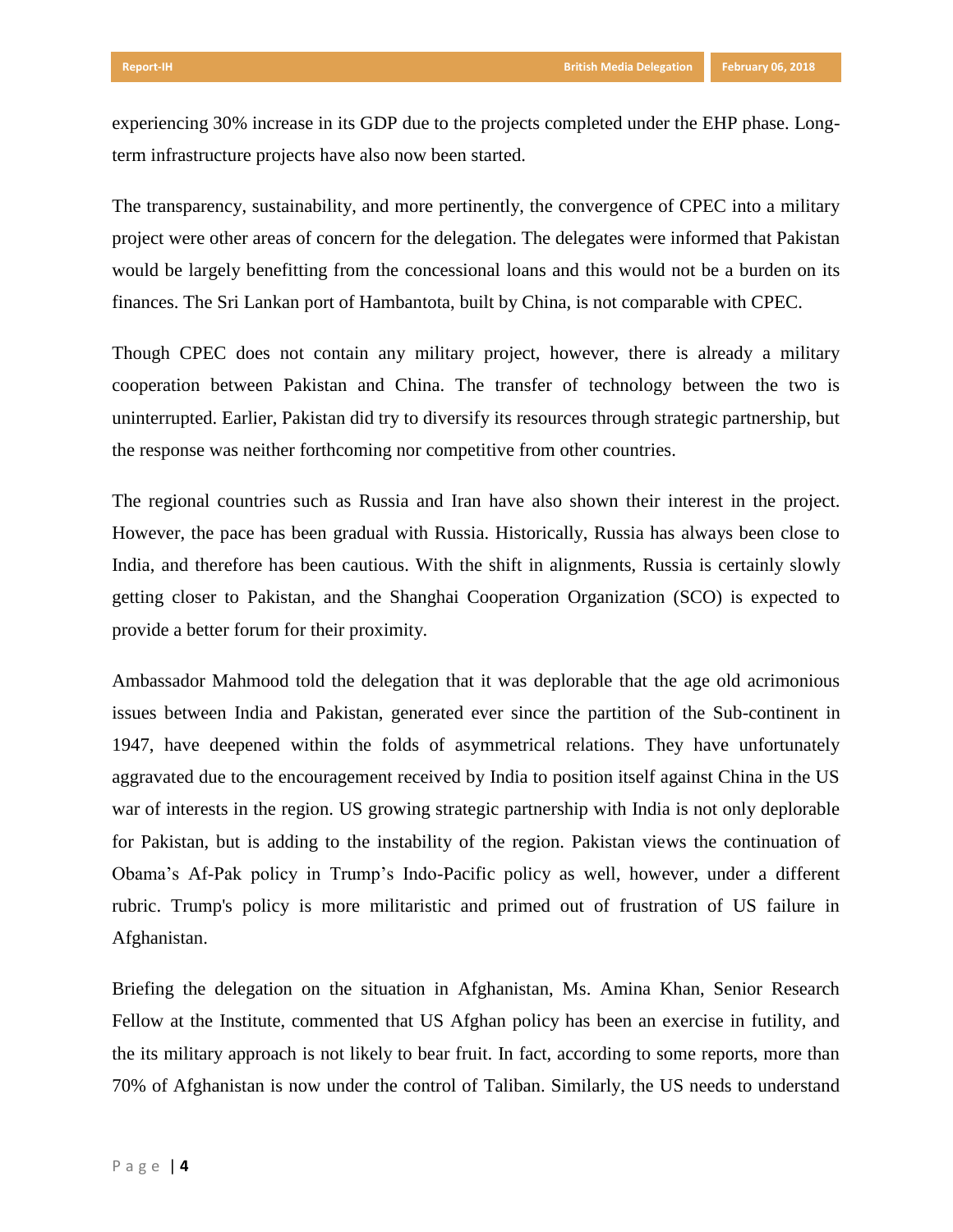that Daesh and Taliban hold different perspectives. Taliban are more centralized in Afghanistan and have shown moderation in their approach. They have expressed more political and social compatibility by allowing flexibility. They are basically against foreign occupation. She suggested that peace in Afghanistan is possible only with the participation of Taliban in the political process on which the Ashraf Ghani's government is divided. So far, a number of peace processes have been initiated, yet results could not be achieved due to non-participation of the Taliban in the dialogue process. Pakistan also hosted the Murree Peace Process in summer 2016, which was participated by the Taliban. While the process was a success initially, it was unfortunately scuttled by the announcement of the death of Mullah Mansoor who had been in favor of the reconciliation process.

Endorsing Amina's point of view, Ambassador Mahmood recommended that both the military resolution and the greater role given by US to India in Afghanistan is further complicating the situation.

To a question on Pakistan's nuclear program and its security as an irritant in the Pakistan-US relations, Ambassador Mahmood clarified that the nuclear program is under the surveillance of IAEA which has ensured its confidence in Pakistan's nuclear program time and again.

Qasim Mustafa, Senior Research Fellow at ISSI informed the delegates that Pakistan holds regular sessions with IAEA. It has around 28,000 security personnel guaranteeing the safety and security of its program. The US itself has also expressed its satisfaction on this issue. Questioning the security and survivability of the program is more to question the concept. It is used more as a media technique to exert pressure on Pakistan.

One of the delegates observed that Pakistan's decision to emphasize more on the tactical weapons is perhaps the reason for change in the US perspective.

This was contested by Mr. Mustafa who insisted that Pakistan's decision is basically meant to maintain minimum credible deterrence vis-a-vis India, and this is why Pakistan has developed its tactical nuclear weapons. Also, the change in Pakistan's nuclear policy has occurred in response to India's Cold Start nuclear doctrine and Pakistan will continue to make mandatory